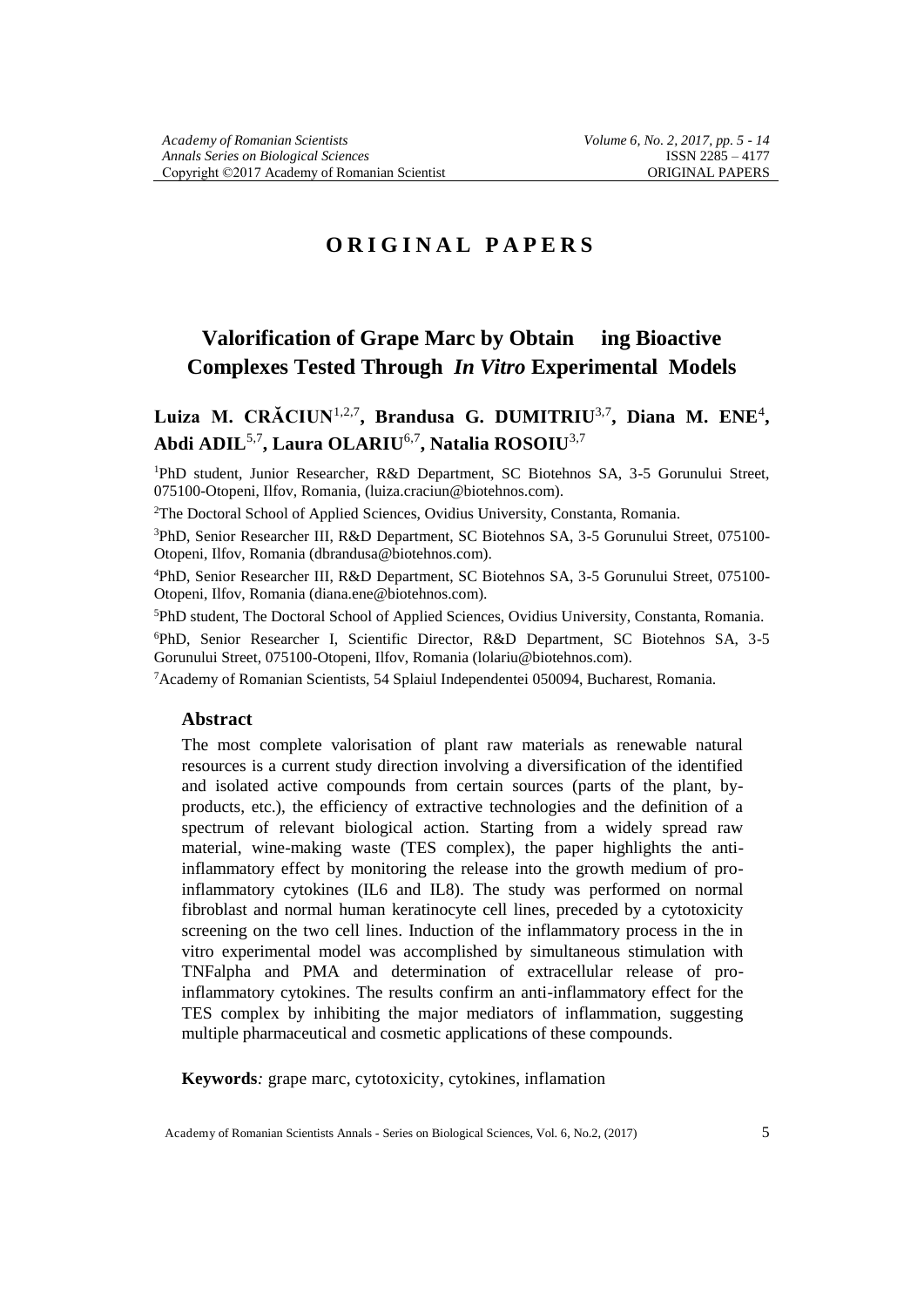### **Introduction**

Grape marc is the residue from the winemaking process (shells, seeds, tails) and is an important source of polyphenolic compounds (hydroxycinnamic acid and hydroxybenzoic acid derivatives, flavonoids, anthocyanins, tannins, proantocianidines, stilbens) [1]. Among these, flavonoids are the most abundant and widely studied, with biological properties, including antioxidant, antiinflammatory, anticancer, antimicrobial, antiviral, cardioprotective, neuroprotective and hepatoprotective activities [2].

Polyphenols decrease chronic inflammation either by modulating inflammatory pathways or by reducing levels of reactive oxygen species. It has also been shown that grape seed proanthocyanidins have high anti-inflammatory action because they have the role of capturing free radicals, preventing lipid peroxidation, and inhibiting the formation of proinflammatory cytokines [3]. The use of marc as an important source of bioactive phytocompounds with applications in the pharmaceutical, cosmetic and food sector is an efficient, profitable and environmentally friendly alternative to the residues generated during the winemaking process.

The aim of this study was to evaluate cytotoxic profile and to determine anti-inflammatory activity by highlighting the effect of TES extract on proinflammatory cytokines (IL-6, IL-8) on normal human keratinocyte (HaCaT) and dermal fibroblast (HS27) human cell lines.

### **Materials and Methods**

### **Materials**

*Vegetable material:* vegetable residues resulting from the winemaking process. After a 7-day fermentation period, the grape marc was dehydrated by maintaining at 45°C and continuously vacuum, then ground to obtain the TES extract.

*Standardized cell lines:* Fibroblast (normal cell line HS27) - cells with high proliferative capacity, cell cultures reach confluency relatively quickly (80% confluence in 3 days). Cells were cultured in monolayer in DMEM (Dulbecco's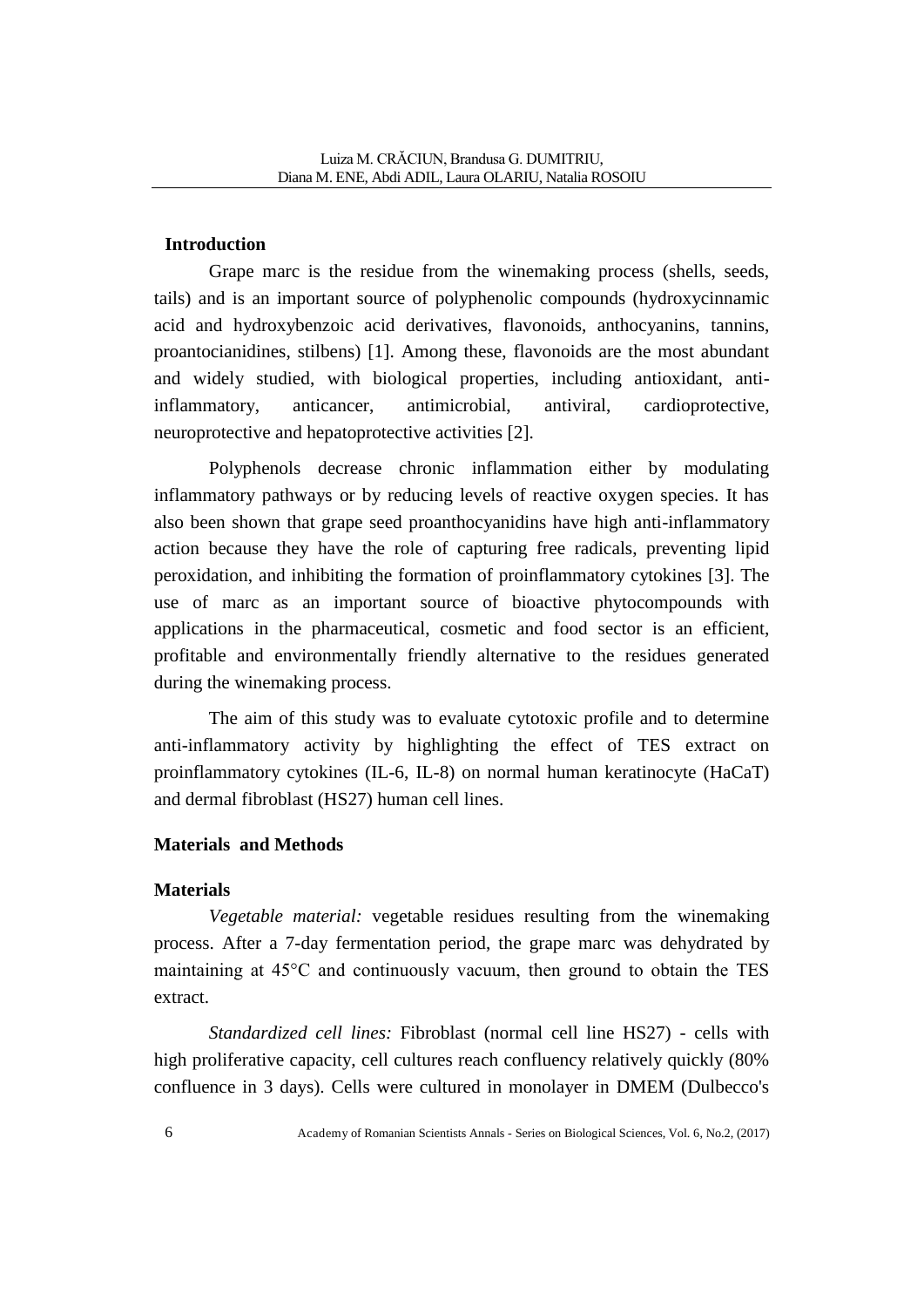Modified Eagle's Medium / Nutrient Mixture F-12 Ham, code: D8437, Sigma-Aldrich) supplemented with 10% fetal bovine serum (code: F7524, Sigma-Aldrich) used in tests between passages 20-40. Keratinocit (HaCaT) - epithelial squamous cell with a remarkable regenerative potential, which undergoes a differentiation process during its migration from the level of the germinative layer to the cortical layer, descuamative. The cells were cultured in Dulbecco's Modified Eagle's Medium (DMEM) (code: 30-2002, ATCC®) supplemented with 10% fetal bovine serum and used in experiments at passages 40-50.

*Chemical Substances:* The control agents used, were N-acetyl-cysteine (code: SC-202232, Santa Cruz Biotechnology) as antioxidant and dexamethasone (code: D4902, Sigma-Aldrich) as anti-inflammatory agent. For cytotoxic potential evaluation were used: CellTiter 96® AQueous One Solution Cell Proliferation Assay (Promega) kits - for the determination of metabolic activity (MTS) and CytoTox 96® Non-Radioactive Cytotoxicity Assay from Promega - for the release of lactate dehydrogenase (LDH) in extracellular medium. For the determination of cytokines for extracellular cytokines by flow cytometry, the BD Cytometric Bead Array (CBA) - Human Inflammatory Cytokines kit (BD Pharmingen) kit was used.

### **Methods**

#### *a) Evaluation of the cytotoxic effect on a cell culture.*

The cytotoxic effect of a substance on a cell line is evaluated by establishing the correlation between decreased cell viability (MTS test) and enhancing enzyme activity in the culture medium (LDH assay). To assess the cytotoxicity of the samples studied, the cells were exposed to increasing concentrations of the test products over a period of time, depending on the cellular metabolic characteristics.

*Reduction of MTS, cell viability marker:* Treatment of MTS cells, tetrazolium 3 (4,5-dimethylthiazol-2-yl) -5- (3-carboxymethoxyphenyl) -2Htetrazolium tetrazolium salt allows evaluation of oxidative metabolism and response of a cell population to external factors that may have a positive or negative effect on cell life in culture. For this reason, the MTS test is used in cell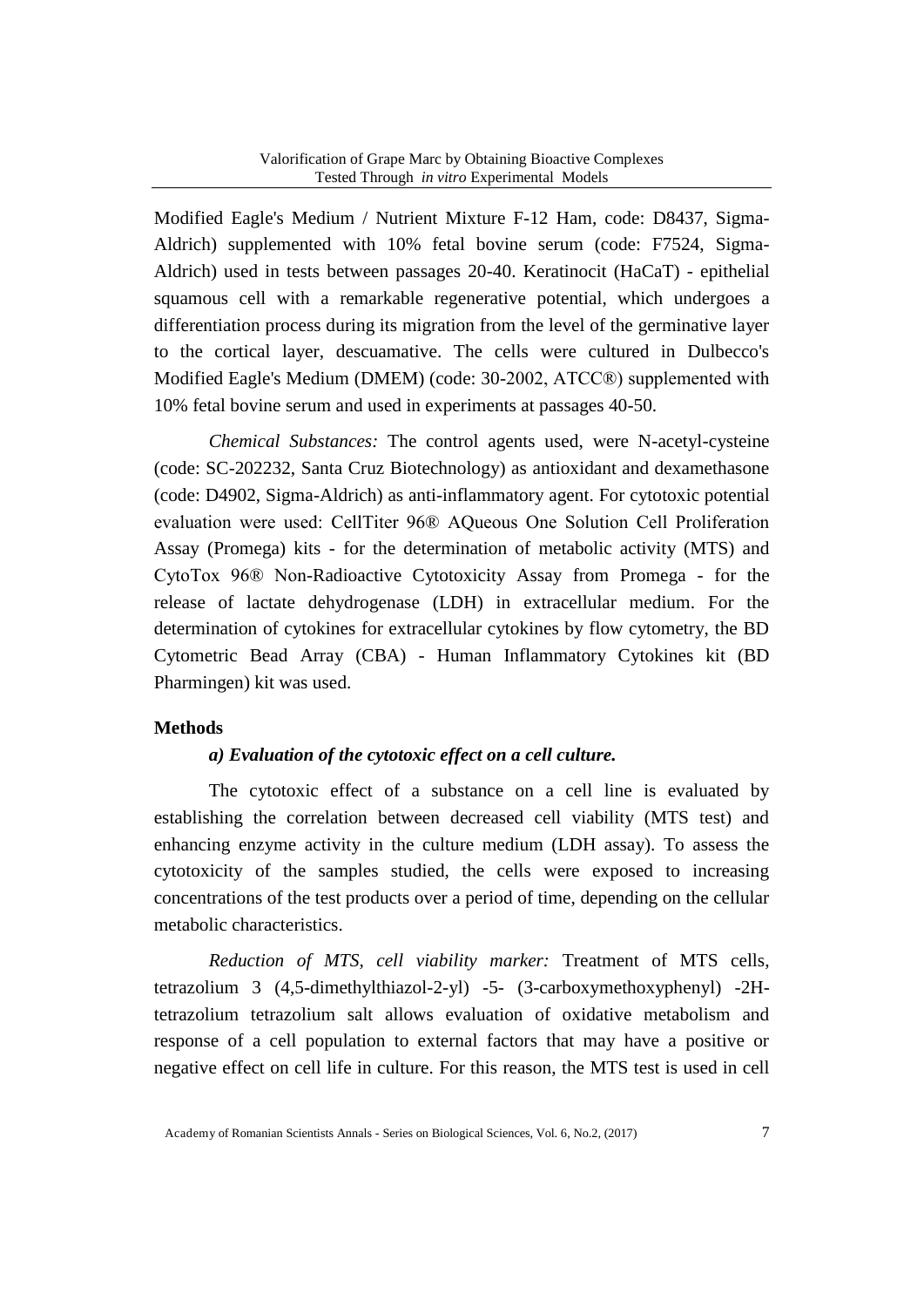viability and proliferation studies [4]. Conversion of MTS to water-soluble formazan occurs under the action of enzymes (dehydrogenases) found in metabolically active cells. The amount of formazan produced, measured as absorbance at 490 nm, is directly proportional to the number of live cells in the culture [5,6].

*Release of lactate-dehydrogenase in cell medium, cytotoxicity marker:* Lactate dehydrogenase (LDH) is a cytosolic enzyme present in all cells which, under normal physiological conditions of the plasma membrane, remains in the cytoplasm. The in vitro release of LDH provides a precise way of measuring cell membrane integrity and, implicitly, cell viability [7]. The release of LDH in the cell culture supernatant is measured by a test in which two coupled enzymatic reactions catalyzed by LDH and diaphorase are carried out which result in the conversion of a tetrazolium salt into a red formazan compound [8].



**Figure 1. Cytotoxicity assay: a.** LDH eliberation [9]; **b.** MTS tetrazoliun reaction [10]

## *b) Determination of extracellular pro-inflammatory cytokines by flow cytometry and use of capture beads:*

The assay uses a series of discrete fluorescence intensity particles for the simultaneous detection of several soluble analytes (inflammatory cytokines). Each particle (beads) of the kit has a capture surface coated with antibodies specific for IL-8, IL-6 [11]. The capture beads, the conjugated detection antibodies and the recombinant standards or assay samples are incubated together to form a sandwich complex that is visualized in APC-A / PE-A coordinates following acquisition of flow cytometry. Analysis of fluorescence histograms and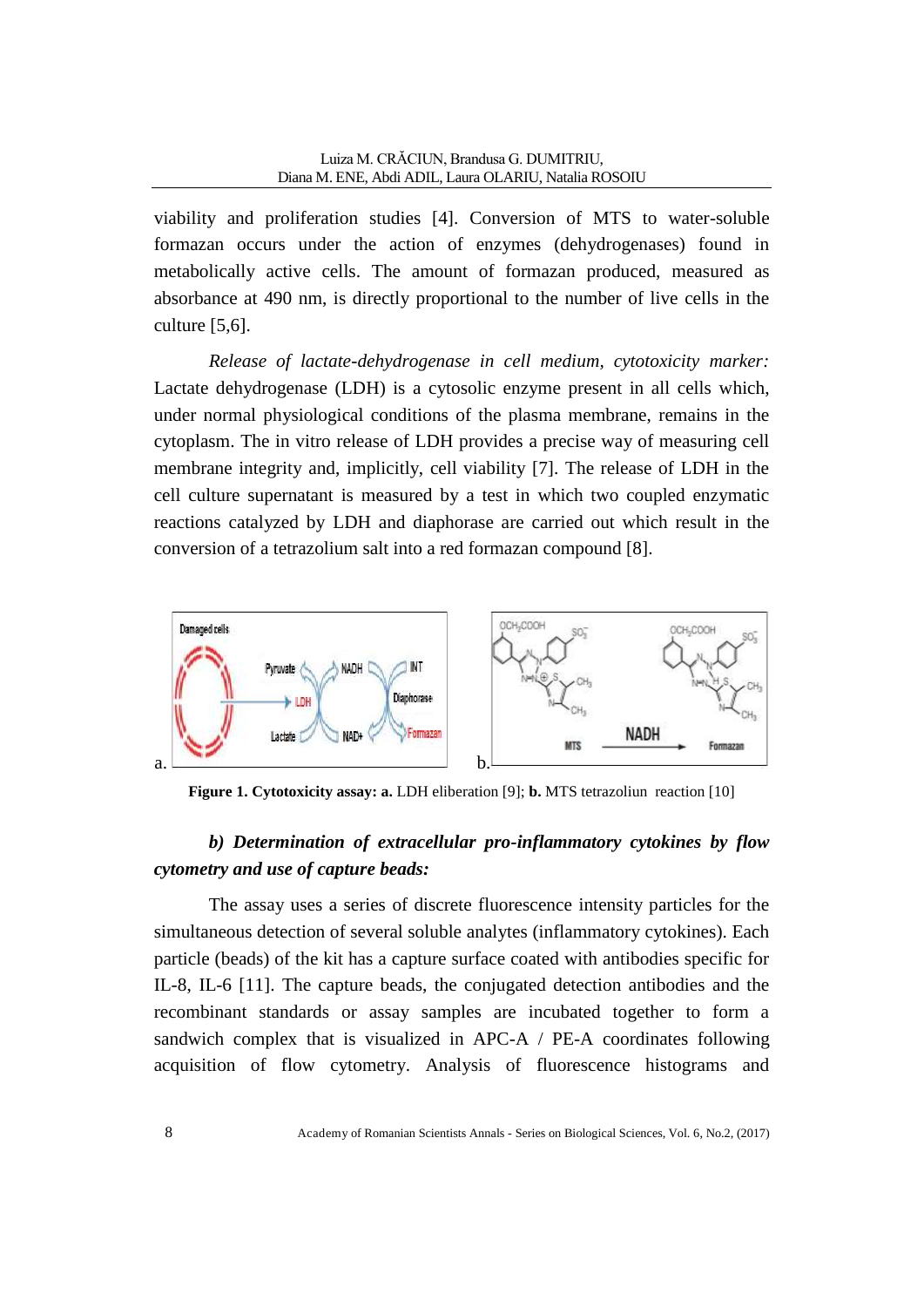interpolation of values on calibration curves is performed with FCAP Beads Array software (fig.2).



**Figure 2. IL8 and IL6 flow cytometry detection [11]**

#### **Results and Discussions**

**Evaluation of the cytotoxic effect of TES extract by establishing the correlation between cell viability decrease (MTS assay) and enhancing enzyme activity in the culture medium (LDH assay) using ELISA technique.** 

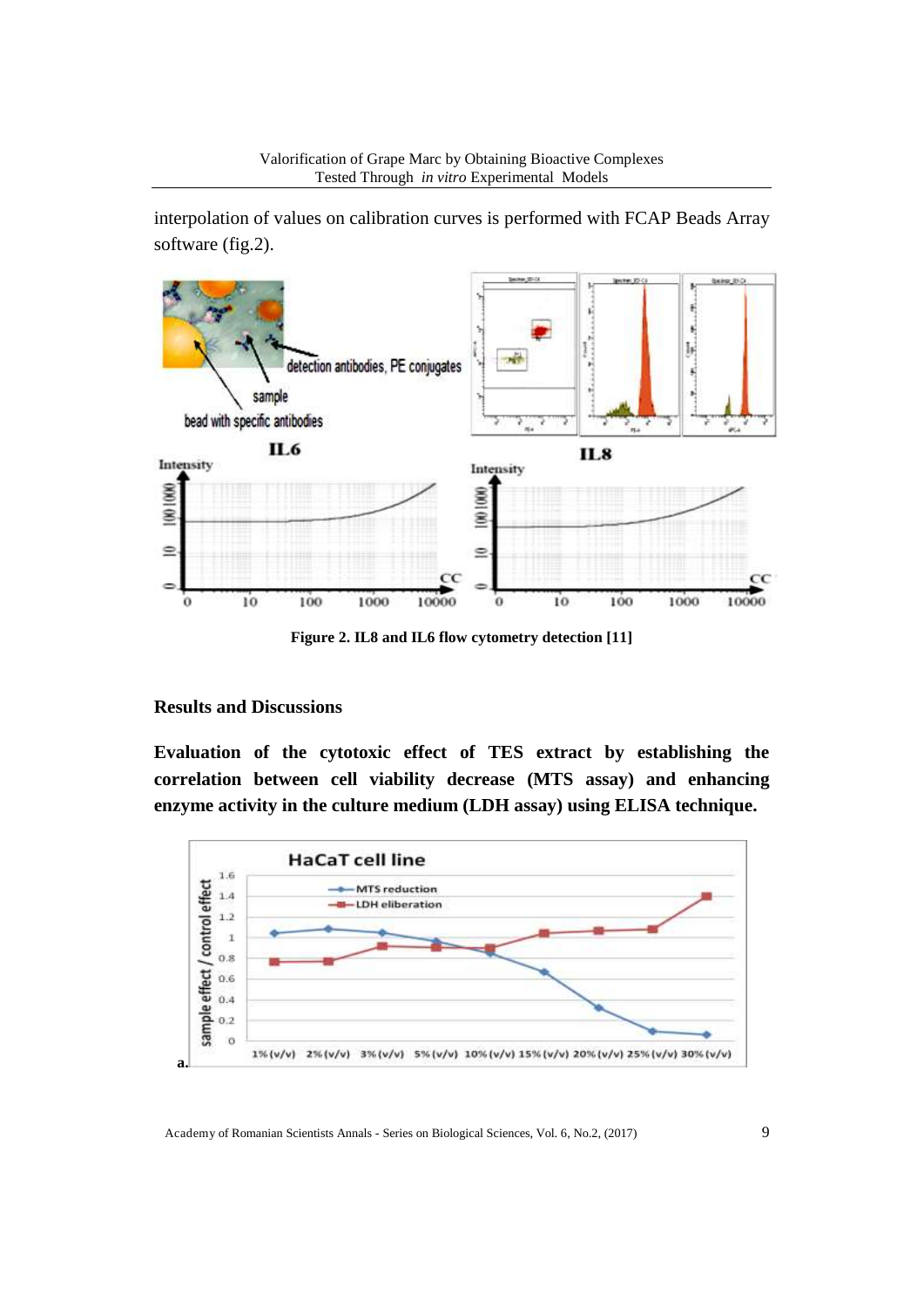

**Figure 3. Evaluation of the cytotoxic potential of TES extract revealed by MTS and LDH assays on HaCaT - keratinocyte (a.) and HS27 - fibroblast (b.) cell lines.** The cells were allowed to adhere for 24h (7000 cells / well) and treated for 48 hours with the test substance according to the protocol for the specific reagent kit (MTS / LDH). All concentrations of active principle were tested in triplicate.

On the HaCaT (a.) cell line, the cytotoxicity threshold is 7.5%, this concentration increases the amount of lactate dehydrogenase released in the medium, while the reduction in MTS decreases, indicating a loss of cell membrane integrity and decreased cell viability. On the HS27 (b.) Cell line, the TES complex has a cytotoxic effect starting at a 5% concentration. Concentrations below this limit has superior ratio of sample/ control effects, the metabolic activity evaluated by MTS technique being higher, suggesting an activation of cellular metabolism induced by extract components.

# **Cytometric evaluation of extracellular release of pro-inflammatory cytokines (IL-6 and IL-8) by keratinocytes and fibroblasts simultaneously stimulated with TNF-α and PMA.**

Inflammation is the protective response of tissues against cellular lesions, irritation and pathogenic invasions. Chronic inflammation is considered to be the primary mediator in the development of chronic diseases such as cancer, neurodegenerative diseases, cardiovascular diseases, diabetes, arthritis, autoimmune and pulmonary diseases. Intensive production and secretion of cytokines and proinflammatory chemokines, once started, may form concentration gradients in the affected tissues, which may lead to the amplification of the initial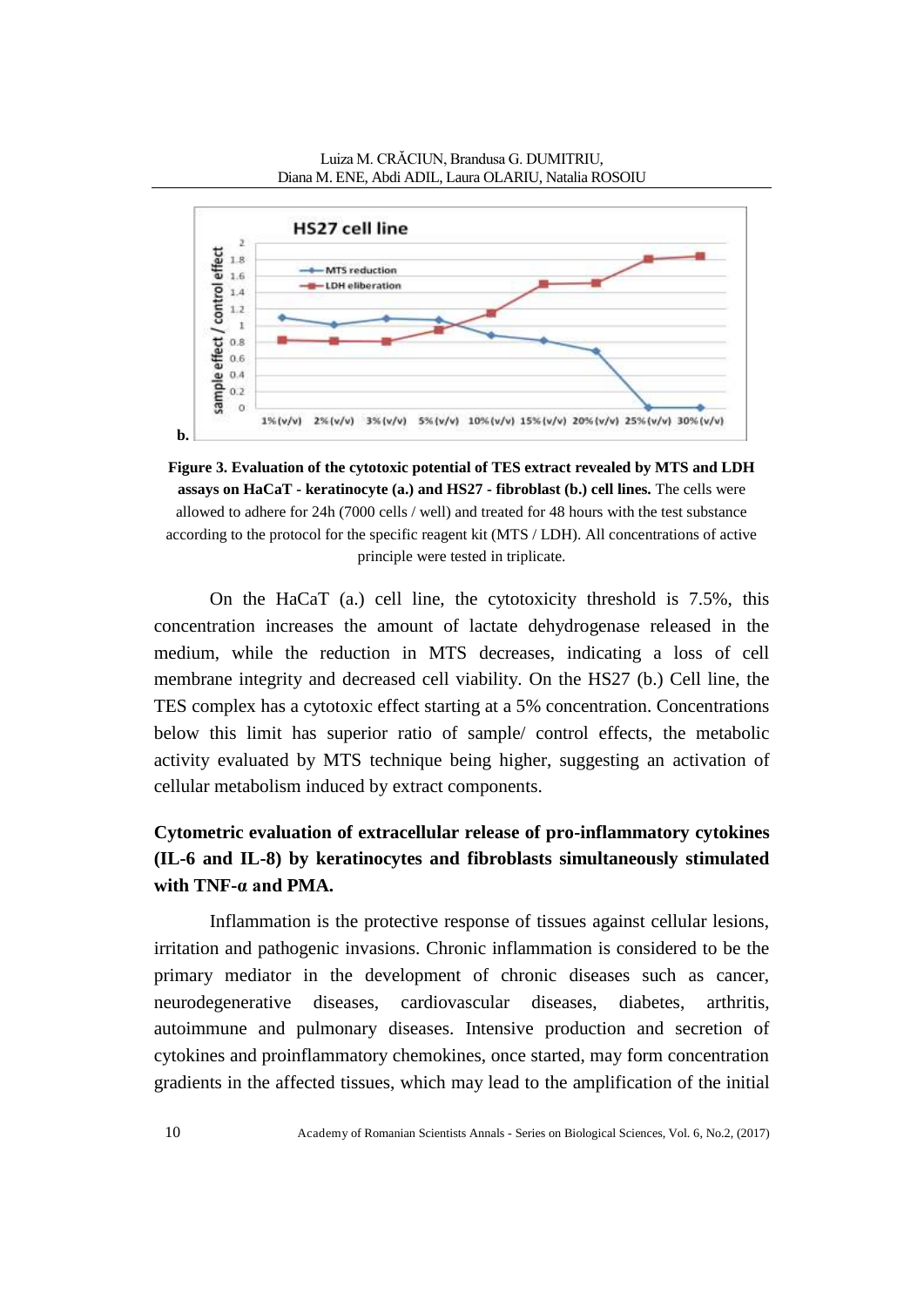inflammatory response. IL-6 is a cytokine involved not only in inflammation and response to infections, but also regulating metabolic and regenerative processes [12]. Tumor promoters, proinflammatory cytokines, endotoxins and synthetic protein inhibitors can modulate cell cycle kinetics of different cell types, stimulate the production of reactive oxygen species and induce keratinocytes to produce interleukin-8 (IL-8), a strong chemotactic for polymorphonuclear neutrophils Lymphocytes T [13]. IL-8 is involved in neutrophil activation and is released from several types of cells in response to inflammation, including monocytes, macrophages, neutrophils and intestinal, kidney, placenta and bone marrow cells [14].

To evaluate the anti-inflammatory effect of the extracts, the following experimental systems were performed on human fibroblasts and human keratinocytes cultures from standardized lines: cytokine IL6, IL8 detection in the culture supernatant; pro-inflammatory stimulatory conditions differentiated with PMA 0.1 μM and TNF-α 15 ng/ml; positive control N-acetyl-cysteine (antioxidant) and dexamethasone (anti-inflammatory).

In the experimental model used, the effect of TES extract was compared with NAC on cell line HS27 and with NAC and Dexamethasone on the HaCaT cell line. Tumor necrosis factor  $(TNF-\alpha)$  is a signaling protein (cytokine) involved in systemic inflammation and is one of the cytokines responsible for the acute phase reaction. TNF- $\alpha$  is a central regulator of inflammation, and its antagonists can be effective in treating inflammatory conditions, where  $TNF-\alpha$  plays an important pathogenic role [15]. PMA (Phobol 12-myristate 13-acetate) also known as 12-O-tetradecanoylphorbol 13-acetate (TPA) is a specific activator of Protein Kinase C (PKC) and NF-kB. PMA affects to a large extent the cells and tissues, being known as a pro-oxidative activity stimulator [16]. N-acetylcysteine (NAC) is an L-cysteine precursor used to increase glutathione production. Through the glutathione buffering activity, NAC has antioxidant action.

The experimental results are presented in fig.4.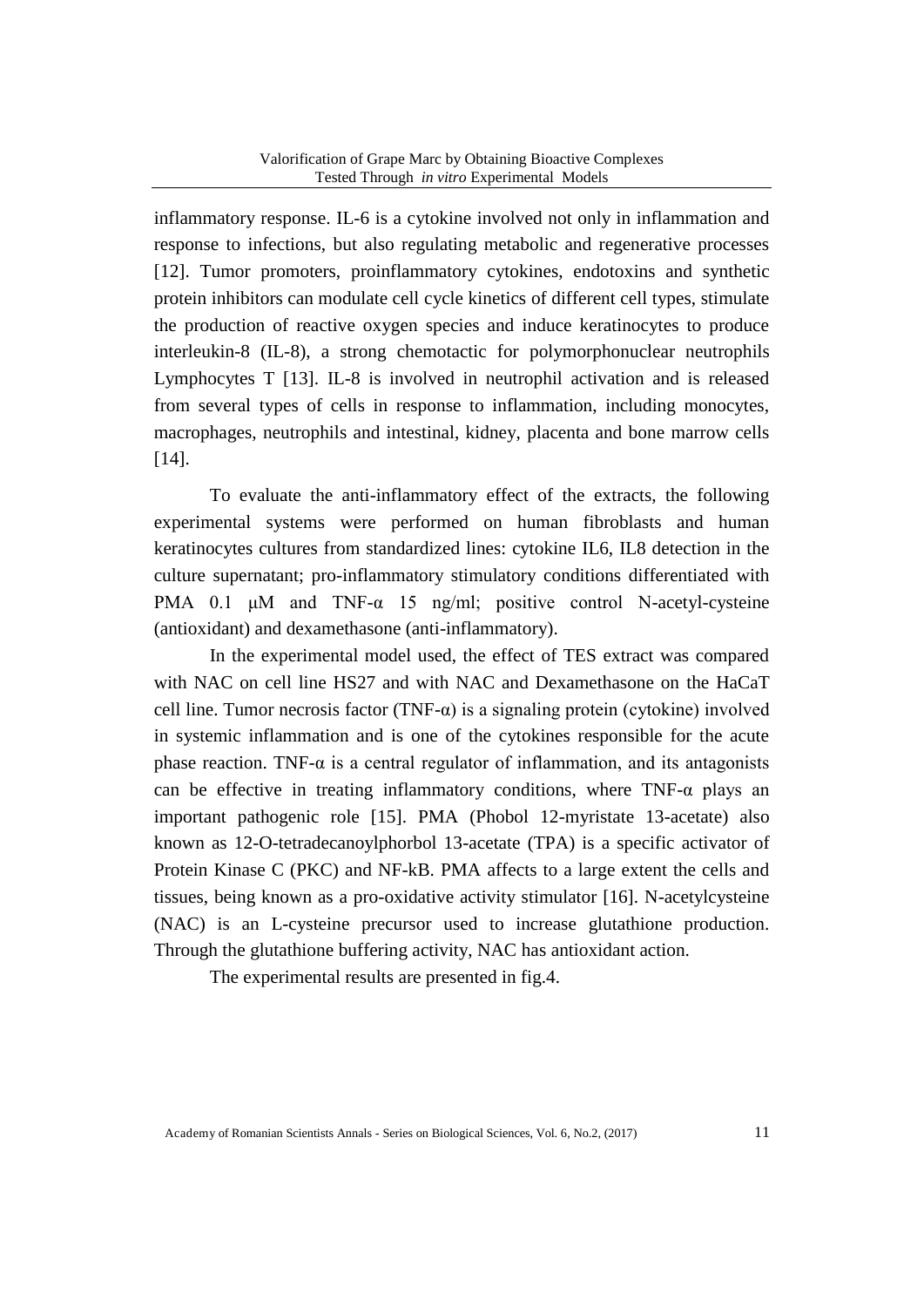

Luiza M. CRĂCIUN, Brandusa G. DUMITRIU, Diana M. ENE, Abdi ADIL, Laura OLARIU, Natalia ROSOIU

**Figure 4. Proinflammatory cytokines (IL-6, IL-8) eliberation on HS-27 (a, b) and HaCaT (c, d) cell lines in the presence of TES extract**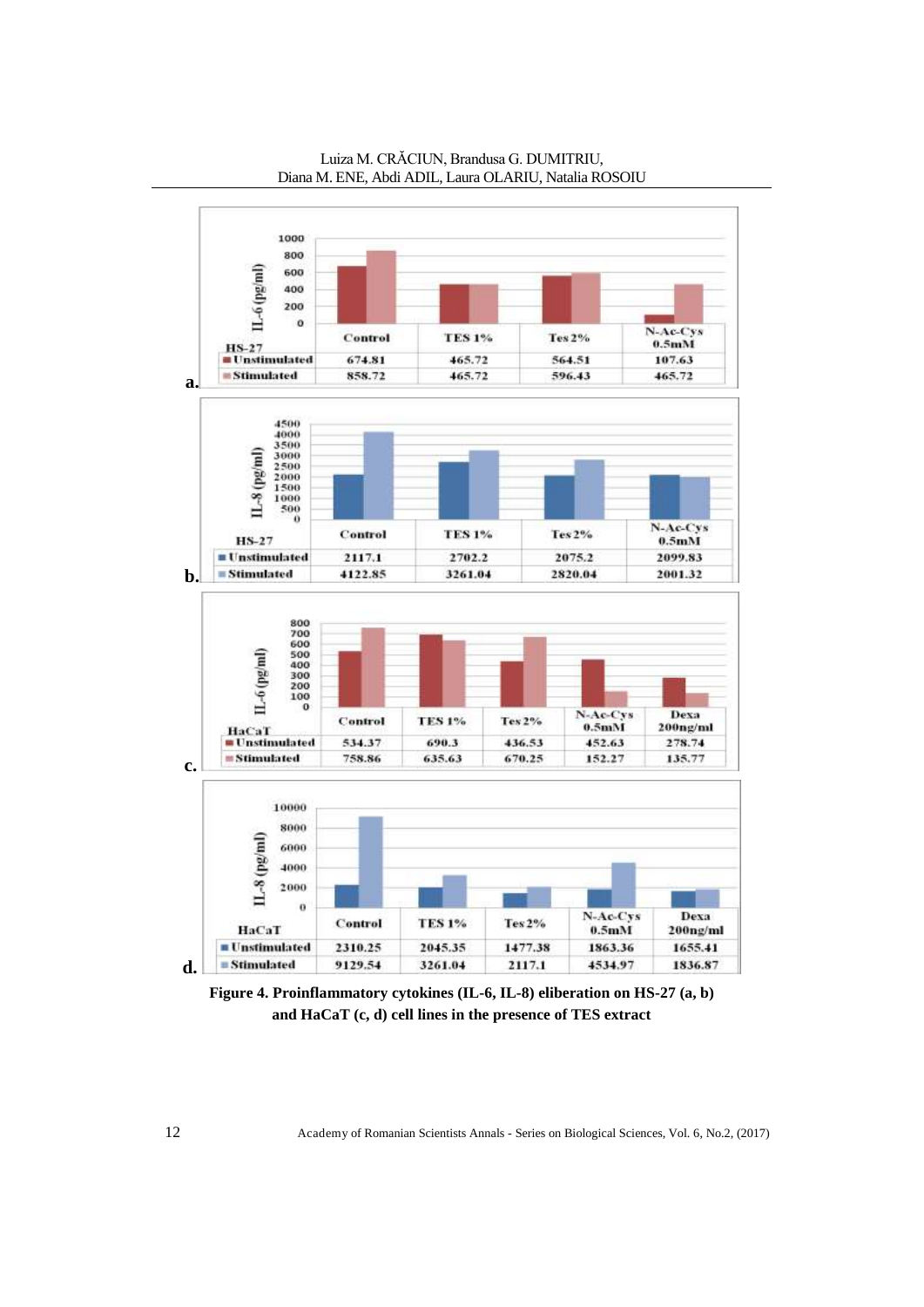In TES-treated cells, inhibition of IL-6 cytokine is observed under both normal and inflammatory conditions (69% in stimulated fibroblasts and 88% in stimulated keratinocytes).

Under non-specific inflammatory conditions simulated with PMA and TNFα, inhibition of IL-8 cytokine was observed in cells treated with 2% TES as compared to the cell control (68% in fibroblasts and 23% in keratinocytes).

#### **Conclusions**

The grape marc proves to be a reliable source of bioactive substances, with a convenient profile of toxicity on HaCaT and HS27 standardized cell lines. The 7% ( $v/v$ ) concentration for keratinocytes and 5% ( $v/v$ ) for fibroblasts are reasonable limits that recommend its safety use in topical products. As well as, the  $1 - 2\%$  (v/v) is the active dose inhibiting the main inflammation promoters' release, IL6 and IL8, on both keratinocytes and fibroblasts. All these data sustain the capitalization of vegetal waste, especially the grapes one, as resources for raw materials in pharmaceutical and cosmetic industry.

#### **Acknowledgment**

The study was performed as part of the AOSR project: *"Capitalization in industry of residues from winemaking as food additives and antioxidants"*

#### **References**

[1] Agustin-Salazar s., Medina-Juárez L.A., Soto-Valdez H., Manzanares-López F., Gámez-Meza N., Influence of the solvent system on the composition of phenolic substances and antioxidant capacity of extracts of grape (Vitis vinifera L.) marc, Australian Journal of Grape and Wine Research, 2014, 20, 208–213.

[2] Korkina L., Kostyuk V., de Luca C., Pastore S., Plant phenylpropanoids as emerging anti-inflammatory agents, Mini Rev. Med. Chem., 2011, 11, 823–835.

[3] Georgiev V., Ananga A., Tsolova V., Recent Advances and Uses of Grape Flavonoids as Nutraceuticals, Nutrients, 2014, 6, 391-415